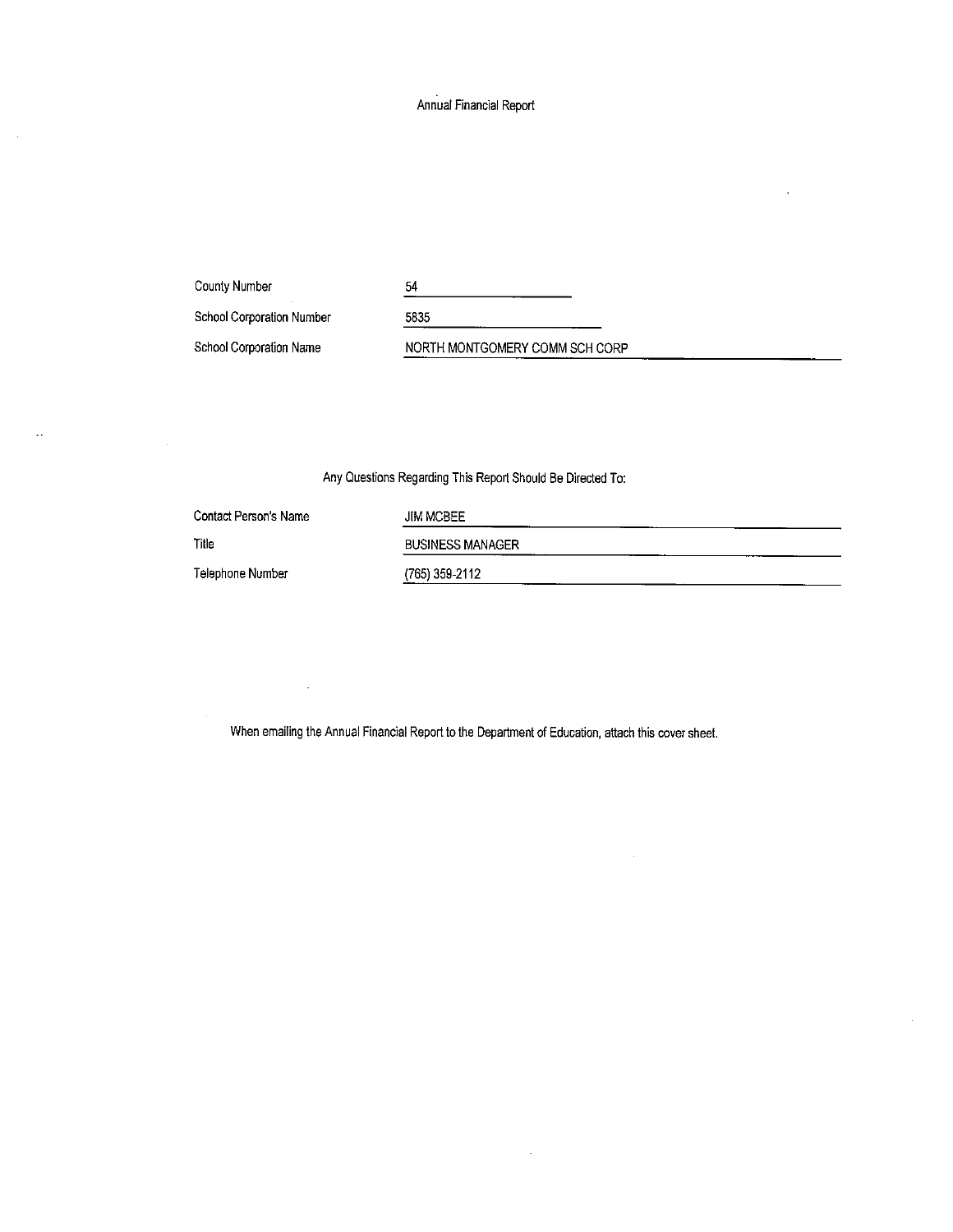| NORTH MONTGOMERY COMM SCH CORP                |                         | 08/06/2021     | 10:40 AM |
|-----------------------------------------------|-------------------------|----------------|----------|
|                                               | 2020<br>Approved Budget | 2020<br>Actual |          |
| <b>Expenditure Accounts</b>                   | Expenditures            | Expendtures    |          |
| <b>EDUCATION FUND</b>                         |                         |                |          |
| 11000 Instruction/Regular Programs            | 6,978,740.76            | 6,749,795.62   |          |
| 12000 Instruction/Special Programs            | 884 948.35              | 630,710.47     |          |
| 14000 Instruction/Summer School               | 20,804.20               | 20,630.08      |          |
| 16000 Remediation                             | 45,000.00               | 644.77         |          |
| 17000 Payments to Governmental Units in State | 841 577.24              | 753,182.26     |          |
| 21000 Support Services/Pupils                 | 912,474.63              | 775,525.19     |          |
| 22000 Support Services/Instruction            | 307 076.03              | 250,576.92     |          |
| 22300 Instruction-Related Technology          | 19.701.84               | 10,675.00      |          |
| 24000 Support Services/School Administration  | 1,135,369.54            | 1,051,248.41   |          |
| 30000 Operation of Non-instructional Srvcs.   | 411,080.63              | 366,987.61     |          |
| 60000 Non-programmed Charges                  | 0.00                    | 0.00           |          |
| <b>EDUCATION FUND Totals</b>                  | 11,556,773.22           | 10,609,976.33  |          |
| <b>DEBT SERVICE FUND</b>                      |                         |                |          |
| 25000 Central Services                        | 33,140.31               | 33,140.31      |          |
| 50000 Debt Services                           | 2,622,259.69            | 2,572,260.00   |          |
| <b>DEBT SERVICE FUND Totals</b>               | 2,655,400.00            | 2,605,400.31   |          |
| <b>OPERATION FUND</b>                         |                         |                |          |
| 22300 Instruction-Related Technology          | 460 837.93              | 460,837.93     |          |
| 23000 Support Services/General Administration | 652,595.90              | 652,595.90     |          |
| 25000 Central Services                        | 344,396.31              | 344,396.31     |          |
| 26000 Operation & Maintenance of Plant Srvcs. | 2,263,445.53            | 2,263,445.53   |          |
| 27000 Student Transportation                  | 1,986,943.50            | 1,986,943.50   |          |
| 40000 Facility Acquisition and Construction   | 2,724,446.87            | 1,824,457.41   |          |
| 60000 Non-programmed Charges                  | 1,322,660.00            | 1,322,660.00   |          |
| <b>OPERATION FUND Totals</b>                  | 9,755,326.04            | 8,855,336.58   |          |
| <b>GRAND TOTALS</b>                           | 23,967 499.26           | 22,070,713.22  |          |

 $\label{eq:2.1} \mathcal{L}(\mathcal{L}^{\text{max}}_{\mathcal{L}}(\mathcal{L}^{\text{max}}_{\mathcal{L}})) \leq \mathcal{L}(\mathcal{L}^{\text{max}}_{\mathcal{L}}(\mathcal{L}^{\text{max}}_{\mathcal{L}}))$ 

 $\label{eq:2.1} \frac{1}{\sqrt{2}}\left(\frac{1}{\sqrt{2}}\right)^{2} \left(\frac{1}{\sqrt{2}}\right)^{2} \left(\frac{1}{\sqrt{2}}\right)^{2} \left(\frac{1}{\sqrt{2}}\right)^{2} \left(\frac{1}{\sqrt{2}}\right)^{2} \left(\frac{1}{\sqrt{2}}\right)^{2} \left(\frac{1}{\sqrt{2}}\right)^{2} \left(\frac{1}{\sqrt{2}}\right)^{2} \left(\frac{1}{\sqrt{2}}\right)^{2} \left(\frac{1}{\sqrt{2}}\right)^{2} \left(\frac{1}{\sqrt{2}}\right)^{2} \left(\$ 

 $\mathcal{L}(\mathcal{A})$  and  $\mathcal{L}(\mathcal{A})$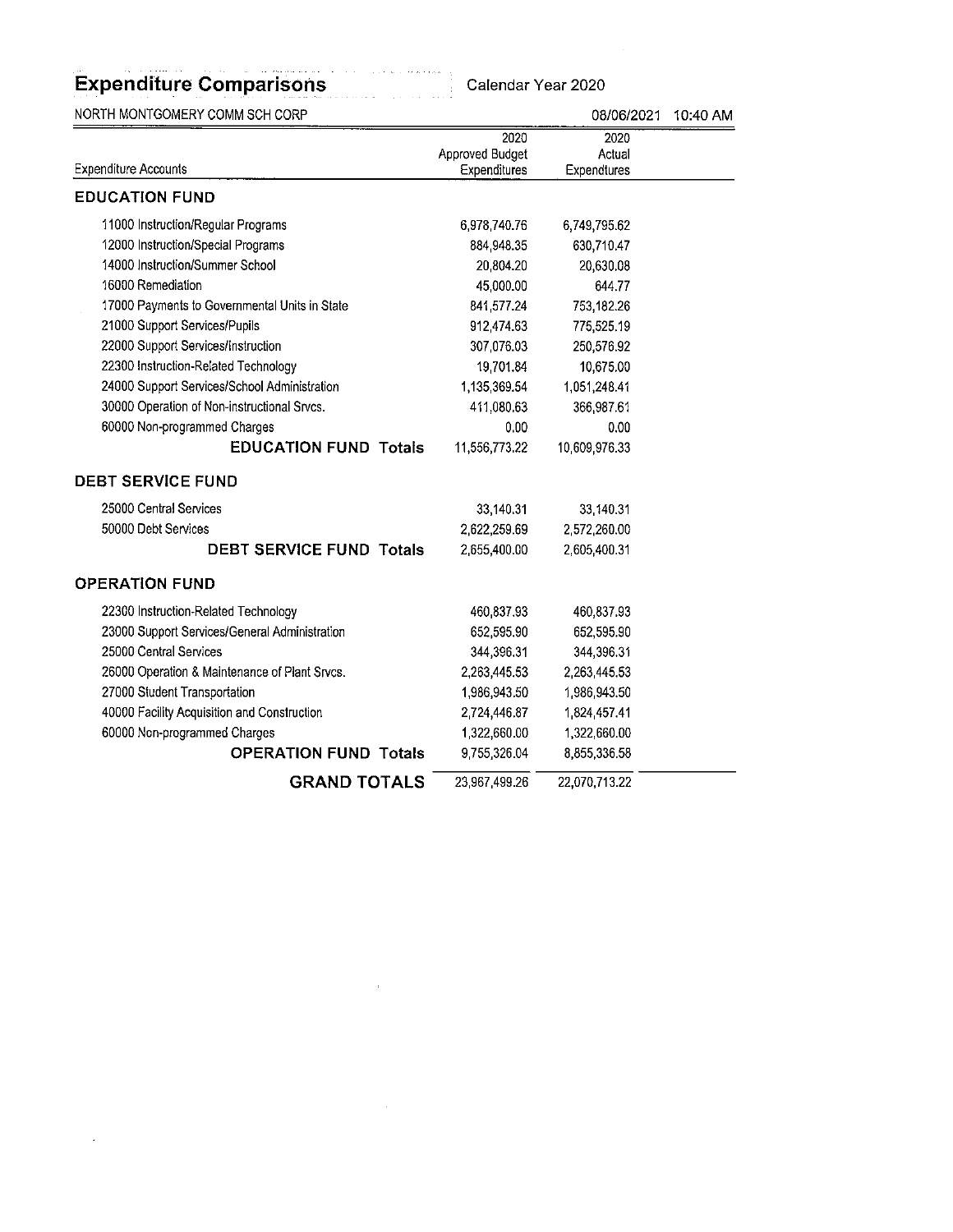| <b>Receipts Comparisons</b>                                                                                                       |                          | Calendar Year 2020                                     |                                                                |
|-----------------------------------------------------------------------------------------------------------------------------------|--------------------------|--------------------------------------------------------|----------------------------------------------------------------|
| NORTH MONTGOMERY COMM SCH CORP                                                                                                    |                          | 08/06/2021                                             | 10:43 AM                                                       |
| Receipt Accounts                                                                                                                  |                          | 2020<br>Approved Budget<br>Receipts                    | 2020<br><b>Actual Receipts</b>                                 |
| <b>EDUCATION FUND</b>                                                                                                             |                          |                                                        |                                                                |
| 1000 Local Sources<br>2000 Intermediate Sources<br>3000 State Sources<br>5000 Other Financing Sources<br><b>DEBT SERVICE FUND</b> | <b>EDUCATION FUND</b>    | 0.00<br>0.00<br>12,035,000.00<br>0.00<br>12,035,000.00 | 160,898,96<br>139.92<br>12,169,712.28<br>0.00<br>12,330,751.16 |
| 1000 Local Sources                                                                                                                |                          |                                                        |                                                                |
|                                                                                                                                   | <b>DEBT SERVICE FUND</b> | 2,570,186.00<br>2,570,186.00                           | 2,681,874.45<br>2,681,874.45                                   |
| <b>OPERATION FUND</b>                                                                                                             |                          |                                                        |                                                                |
| 1000 Local Sources                                                                                                                |                          | 6,212,669.00                                           | 6,514,799.88                                                   |
| 5000 Other Financing Sources                                                                                                      |                          | 2,000,000.00                                           | 1,275,524.00                                                   |
|                                                                                                                                   | <b>OPERATION FUND</b>    | 8,212,669.00                                           | 7,790,323.88                                                   |
|                                                                                                                                   | <b>GRAND TOTALS</b>      | 22,817,855.00                                          | 22,802,949.49                                                  |

 $\mathcal{L}(\mathcal{A})$  and  $\mathcal{L}(\mathcal{A})$ 

 $\hat{\mathcal{A}}$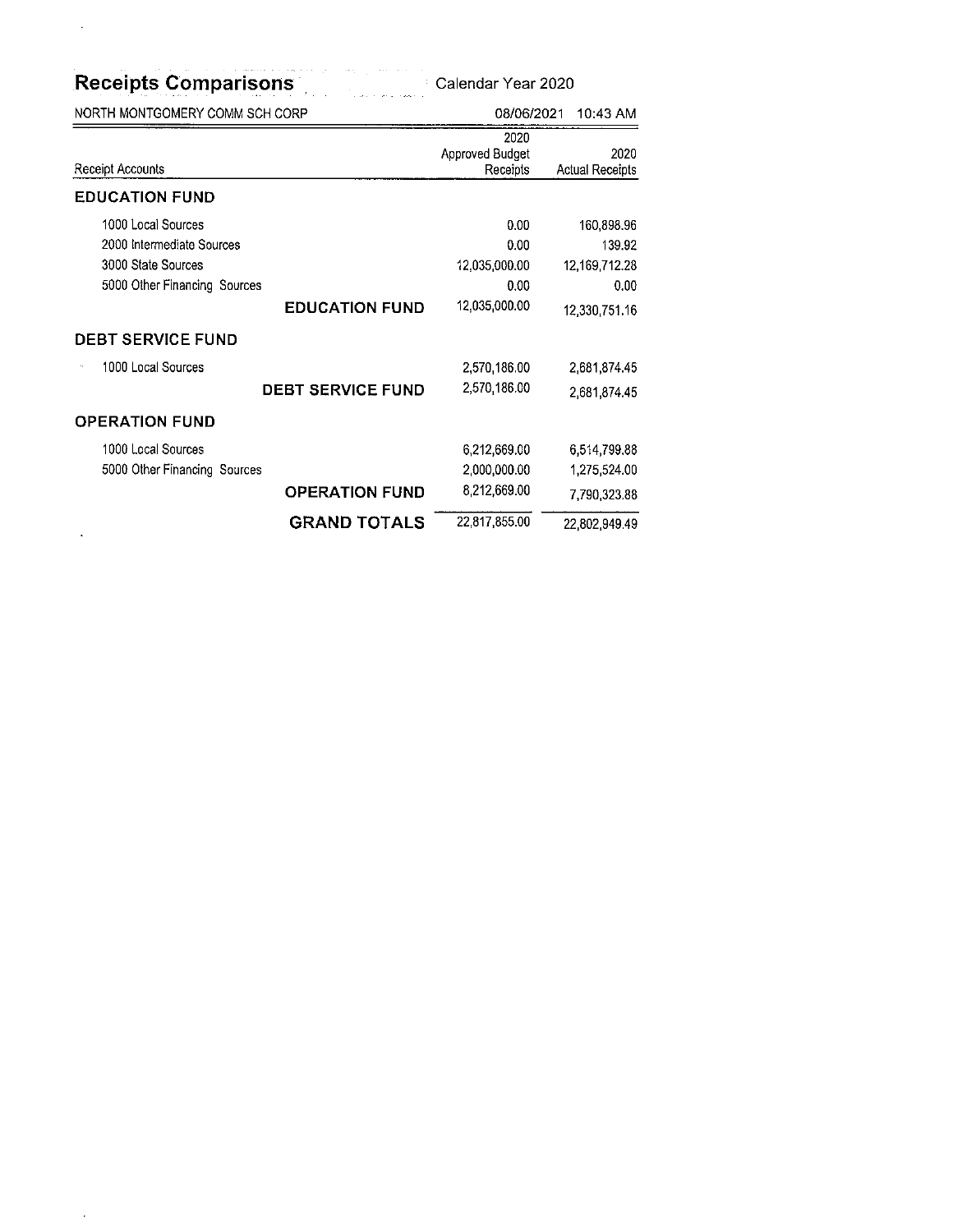# Payments Made to Vendors Payments In Excess Of 2,500.00 Made To Vendors

 $\mathcal{A}^{\mathcal{A}}$ 

NORTH MONTGOMERY COMM SCH CORP CORP CORP CALENDARY CALENDARY CALENDARY COMMUNICATION CALCOR

 $\bar{u}$ 

 $\hat{\mathcal{A}}$ 

| <b>INURTH WUNTGUMERY CUMM SUR CORP</b> |            | JUNIUCI ILU LULU | 07/20/2021<br>11.Z5 AM |
|----------------------------------------|------------|------------------|------------------------|
| Vendor Name                            | EDUCATION  | OPERATION        | Total<br>Amount        |
| <b>BANK OF MONTREAL</b>                | 111,113.87 | 706,408.43       | 817,522.30             |
| INTERNAL REVENUE SERVICE               | 581,977.23 | 186,858.58       | 768,835.81             |
| CRAWFORDSVILLE COMM SCHO               | 640,861.46 | 0.00             | 640,861.46             |
| <b>INDIANA STATE TEACHERS RETI</b>     | 564,835.91 | 18,356.93        | 583 192.84             |
| MIDWEST TRANSIT EQUIPMENT              | 0.00       | 363,308.44       | 363,308.44             |
| HINSHAW ROOFING & SHEET                | 0.00       | 226,155.55       | 226 155.55             |
| <b>VAUGHT ELECTRIC</b>                 | 0.00       | 213,320.00       | 213,320.00             |
| BAUMGARTNER & COMPANY AS               | 0.00       | 199,920.00       | 199,920.00             |
| PUB. EMPL. RETIRE.(PERF)               | 22,499.03  | 147,519.14       | 170,018.17             |
| CERES SOLUTION, LLP                    | 0.00       | 157,359.28       | 157 359.28             |
| SIEMENS INDUSTRY, INC.                 | 0.00       | 156,662.27       | 156,662.27             |
| THE MITCHELL AGENCY, INC.              | 4,350.98   | 150,366.16       | 154,717.14             |
| DUKE ENERGY INDIANA, INC.              | 0.00       | 114,588.68       | 114,588.68             |
| <b>ONE AMERICA</b>                     | 98,806.63  | 4,250.00         | 103,056.63             |
| CDW-G                                  | 0.00       | 69,836.21        | 69,836.21              |
| CIMA ENERGY, LP                        | 0.00       | 69,231.20        | 69,231.20              |
| SUPERIOR COACH SALES INC.              | 0.00       | 68,450.54        | 68,450.54              |
| DARLINGTON MUNICIPAL UTILITI           | 0.00       | 64,232.37        | 64,232.37              |
| RUSH TRUCK CENTERS OF INDI             | 0.00       | 60,121.78        | 60,121.78              |
| XEROX CAPITAL SERVICES INC.            | 0.00       | 50,477.64        | 50,477.64              |
| <b>VECTREN</b>                         | 0.00       | 50,011.81        | 50.011.81              |
| CAPITAL BANK & TRUST CO.               | 20,000.00  | 27,077.97        | 47,077.97              |
| Presidio Networked Solutions Grou      | 0.00       | 44,329.22        | 44.329.22              |
| ROEING CORPORATION                     | 0.00       | 42,900.25        | 42,900.25              |
| MCCORD ELECTRICAL, INC                 | 0.00       | 42,836.65        | 42.836.65              |
| A.E. BOYCE COMPANY, INC                | 1,765.90   | 38,646.08        | 40,411.98              |
| PRO RESOURCES, INC.                    | 0.00       | 40,048.99        | 40,048.99              |
| RELIANCE STANDARD LIFE                 | 32,354.52  | 3,833.00         | 36,187.52              |
| ACCIDENT FUND                          | 11,596.74  | 21,090.07        | 32,686.81              |
| TRANSFINDER CORPORATION                | 0.00       | 29,696.00        | 29,696.00              |
| RYAN NUPPNAU                           | 0.00       | 28,500.00        | 28,500.00              |
| ORTMAN DRILLING, INC                   | 0.00       | 25,765.00        | 25,765.00              |
| BR BLEACHERS                           | 0.00       | 25,257.00        | 25,257.00              |
| STEVEN TROY ELLESS                     | 0.00       | 25,000.00        | 25,000.00              |
| RUSTY'S ANIMAL CONTROL LLC             | 0.00       | 22,522.00        | 22,522.00              |
| ARAB TERMITE AND PEST CONT             | 0.00       | 21,490.00        | 21,490.00              |
| R & M ELECTRIC, INC                    | 0.00       | 19,114.53        | 19 114.53              |
| AT&T                                   | 0.00       | 17,472.03        | 17,472.03              |
| <b>IVY TECH</b>                        | 17,274.54  | 0.00             | 17.274.54              |
| SHARP SCHOOL SERVICES, INC             | 0.00       | 17,157.00        | 17,157.00              |
| <b>CUSTOM FENCE &amp; SONS</b>         | 0.00       | 17,113.25        | 17,113.25              |
| <b>GREINER BROTHERS, INC.</b>          | 0.00       | 16,968.56        | 16,968.56              |
| WIERS INTERNATIONAL TRUCKS             | 0.00       | 16,444.62        | 16,444.62              |
| <b>B &amp; R FIRE EXTINGUISHER</b>     | 0.00       | 15,804.25        | 15,804.25              |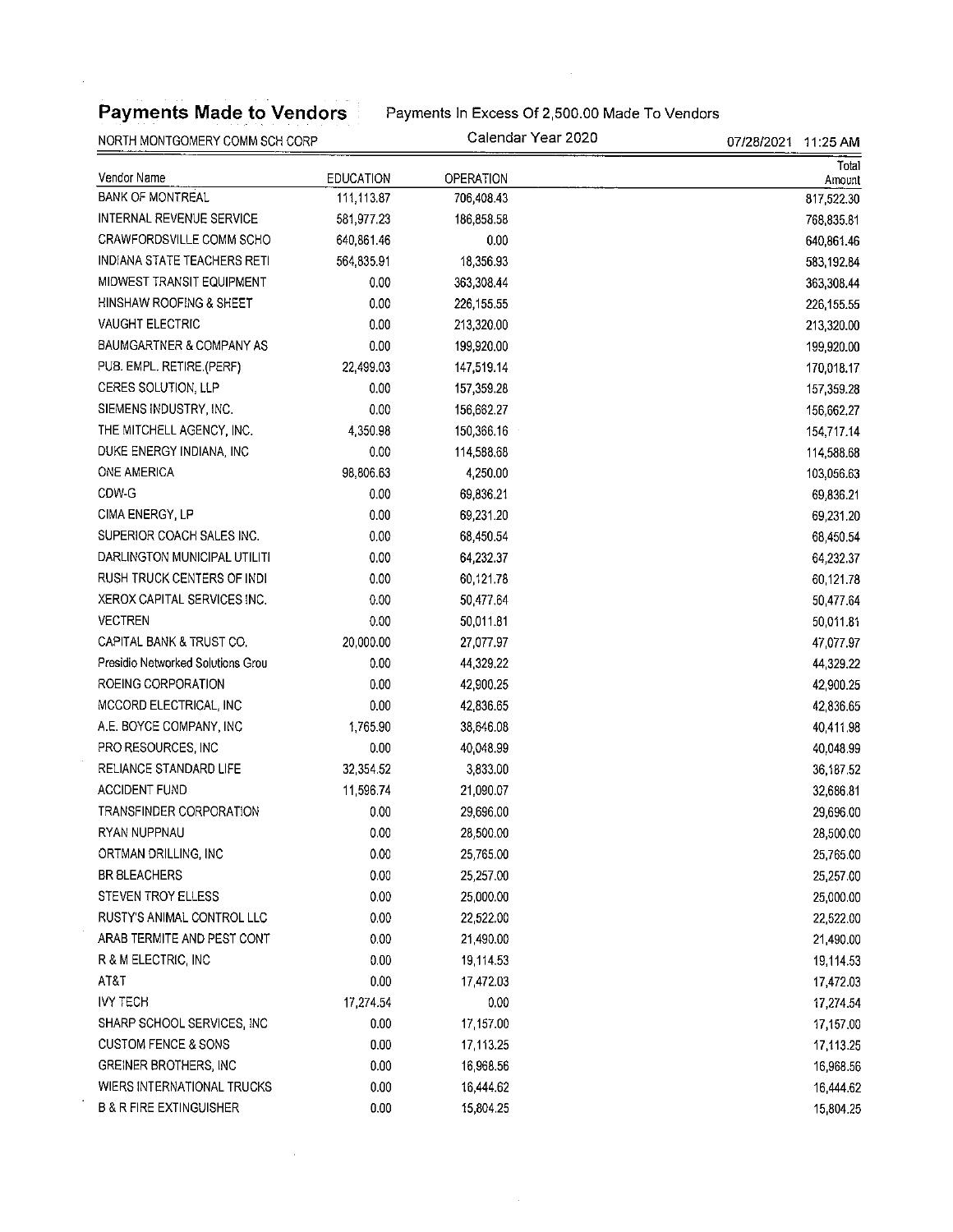Payments Made to Vendors **Payments In Excess Of 2,500.00 Made To Vendors** 

NORTH MONTGOMERY COMM SCH CORP CALENDARY CALENDARY CALENDARY COMM SCH CORP CALENDARY COMM SCH CORP Total Vendor Name EDUCATION OPERATION Amount ADVANCED TURF SOLUTIONS, I COME 2000 15,639.58 15,639.58 15,639.58 15,639.58 SAMUEL Q NEWLIN 15,523.80 15,523.80 15,523.80 15,523.80 BUSSE'S EXCAVATING 15,354.68 15,354.68 15,354.68 RA-COMM INC 0.00 15.265.53 15.265.53 SOUTHMONT SCHOOLS 11,942.55 2,684.76 2,684.76 14,627.31 JILL BOOTH 0.00 13,350.00 13,350.00 INTEGRITY NETWORK SOLUTIO 0.00 12,797.08 12,797.08 SOUTHEAST FOUNTAIN SCHOOL 12,672.94 0.00 12,672.94 12,672.94 FREESTYLE ACADEMY FOR HAI 12,510.00 0.00 0.00 0.00 12,510.00 12,510.00 STATE CHEMICAL SOLUTIONS 0.00 12,409.58 12,409 0.00 12,409.58 SAFE VISITOR SOLUTIONS  $0.00$  12,096.00 12,096.00 12,096.00 12,096.00 FOLLETT SCHOOL SOLUTIONS, I 8,897.93 3,063.35 3,063.35 3,063.28 WESTERN BOONE COMMUNITY 11,761.50 0.00 0.00 11,761.50 11,761.50 INDIANA SCHOOL BOARDS ASS 0.00 10,400.00 10,400.00 CHEMSEARCH 0.00 10,237.12 10,237.12 TRANE PARTS CENTER 0.00 0.00 10,080.00 10,080 00 10,080.00 10,080.00 FRANCISCAN PHYSICIAN NETW 0.00 10,000.00 10,000.00 MONTGOMERY COUNTY YOUTH 10,000.00 0.00 10,000.00 CAINS HOMELIKE FARMS, INC 0.00 9,800.00 9,800.00 INSTRUCTURE, INC 0.00 9,678.40 9,678.40 Piano Solutions, Inc. 6. 0.00 9,385.00 9,385.00 9,385.00 9,385.00 9,385.00 9,385.00 DON M JONES 0.00 9,188.31 9,188.31 ANTHONY THARP 8,120.00 9,120.00 0.00 0.00 9,120.00 9,120.00 WINZER 0.00 8,147.82 8,147.82 SYNOVIA SOLUTIONS LLC  $0.00$  7,363.01 7,363.01 7,363.01 DILLION NEWTON 0.00 7,210.49 7,210.49 UTILITY MANAGEMENT AND CON 0.00 7,200.00 7,200.00 7,200 7,200 7,200 7,200 7,200 7,200 7,200 7,200 7,200 7,200 7,200 7,200 7,200 7,200 7,200 7,200 7,200 7,200 7,200 7,200 7,200 7,200 7,200 7,200 7,200 7,200 7,200 7,200 7,20 JUNIOR LIBRARY GUILD 6,974.20 0.00 6,974.20 PITNEY BOWES 6,000.00 476.55 6,476.55 POWERSCHOOL GROUP, LLC  $0.00$  6,320.40 6,320.40 6,320.40 HENTHORN, HARRIS, WELIEVER 0.00 6,293.25 6,293.25 KROGER CO 142.20 6,072.00 6,214.20 GATEKEEPER SYSTEMS USA, IN  $1.5961.53$   $5.961.53$   $5.961.53$   $5.961.53$ RELIABLE TRANSMISSION SERVI 0.00 5,561.96 5,561.96 PHILADELPHIA INSURANCE COM  $0.00$  5,454.00 5,454.00 5,454.00 COLLEGE BOARD 6,355.00 5,355.00 0.00 0.00 5,355.00 5,355.00 5,355.00 5,355.00 5,355.00 5,355.00 5,355.00 5,355.00 5,355.00 5,355.00 5,355.00 5,355.00 5,355.00 5,355.00 5,355.00 5,355.00 5,355.00 5,355.00 5,355.00 5,355.00 INTRADO INTERACTIVE SERVICE  $0.00$  4,663.45 4,663.45 4,663.45 GREATAMERICA FINANCIAL SER  $0.00$   $4,495.15$   $4,495.15$   $4,495.15$ STANDARD FOR SUCCESS, LLC  $4,465.00$  0.00 0.00 4,465.00 4,465.00 FOUR STAR FLOOR CARE INC. 0.00 4,250.00 4,250.00 TDS LONG DISTANCE CORPORA  $0.00$  4,138.09 4,138.09 4,138.09 ASSET CONTROL SOLUTIONS, IN 0.00 4,080.00 4,080.00 SCHOOL SPECIALITY 0.00 4,057.50 4,057.50 4,057.50

WHITAKER GLASS AND MIRROR,  $\begin{array}{ccc} 0.00 & 4.025.00 \\ 4.025.00 & 4.025.00 \end{array}$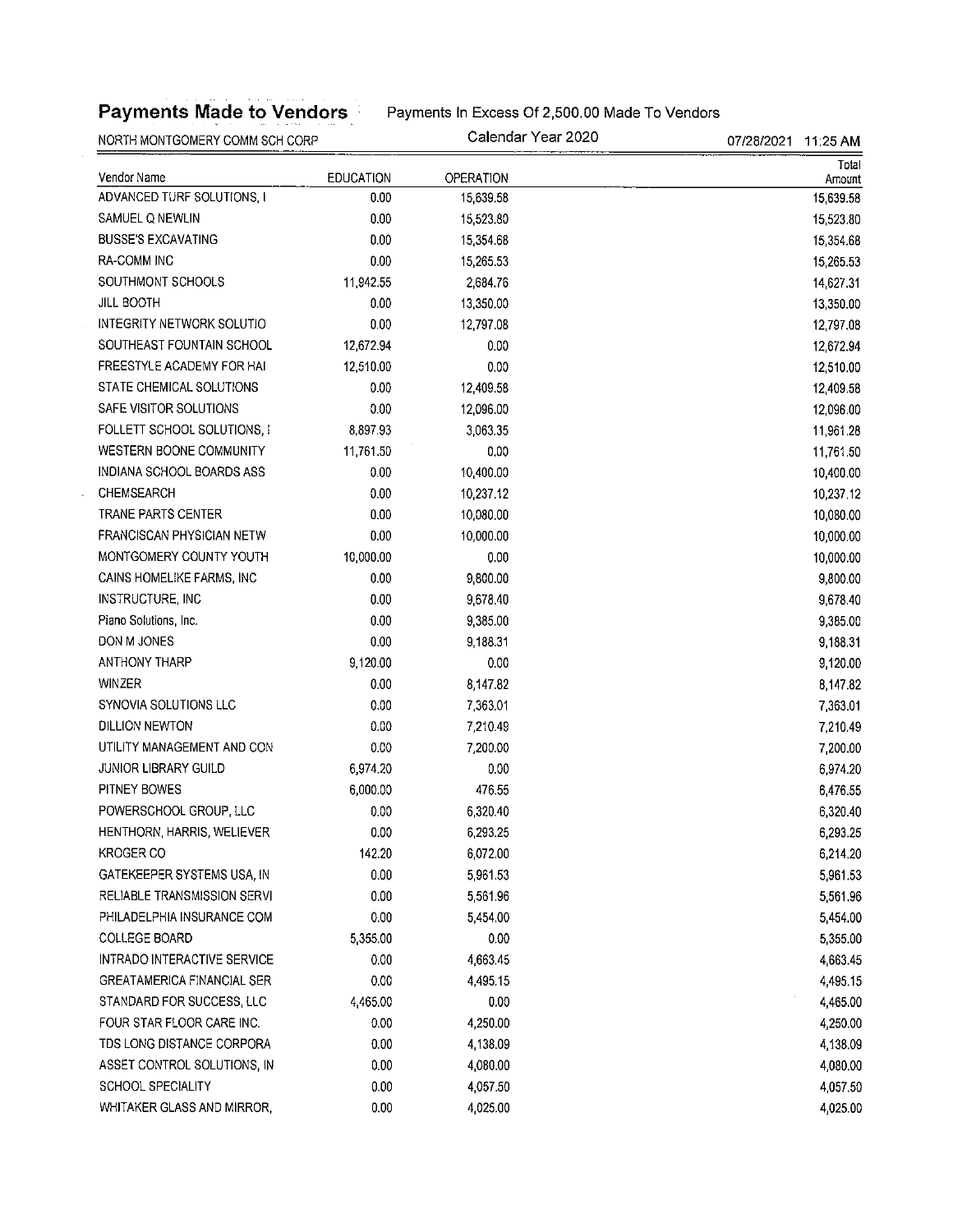# Payments Made to Vendors Payments In Excess Of 2,500.00 Made To Vendors

NORTH MONTGOMERY COMM SCH CORP CALENDARY CALENDARY PEAR 2020 07/28/2021 11:25 AM

 $\sim$ 

 $\mathcal{A}$ 

| <b>EDUCATION</b> | OPERATION | Total<br>Amount |
|------------------|-----------|-----------------|
| 0.00             | 3,996.00  | 3,996.00        |
| 944.86           | 2.996.36  | 3,941.22        |
| 0.00             | 3,880.00  | 3,880.00        |
| 0.00             | 3.763.00  | 3,763.00        |
| 0.00             | 3,750.00  | 3.750.00        |
| 3,506.24         | 0.00      | 3,506.24        |
| 0.00             | 3,500.00  | 3,500.00        |
| 0.00             | 3,391.00  | 3,391.00        |
| 0.00             | 3,384.00  | 3,384.00        |
| 0.00             | 3,365.69  | 3,365.69        |
| 0.00             | 3,141.18  | 3,141.18        |
| 0.00             | 3,130.87  | 3,130.87        |
| 0.00             | 3,100.00  | 3,100.00        |
| 0.00             | 3.018.00  | 3.018.00        |
| 3,000.00         | 0.00      | 3,000.00        |
| 0.00             | 2,945.41  | 2 945.41        |
| 0.00             | 2,829.00  | 2,829.00        |
| 0.00             | 2,656.40  | 2,656.40        |
| 0.00             | 2,640.01  | 2,640.01        |
| 0.00             | 2,604.00  | 2,604.00        |
| 0.00             | 2,573.70  | 2,573.70        |
| 0.00             | 2,508.31  | 2.508.31        |
|                  |           |                 |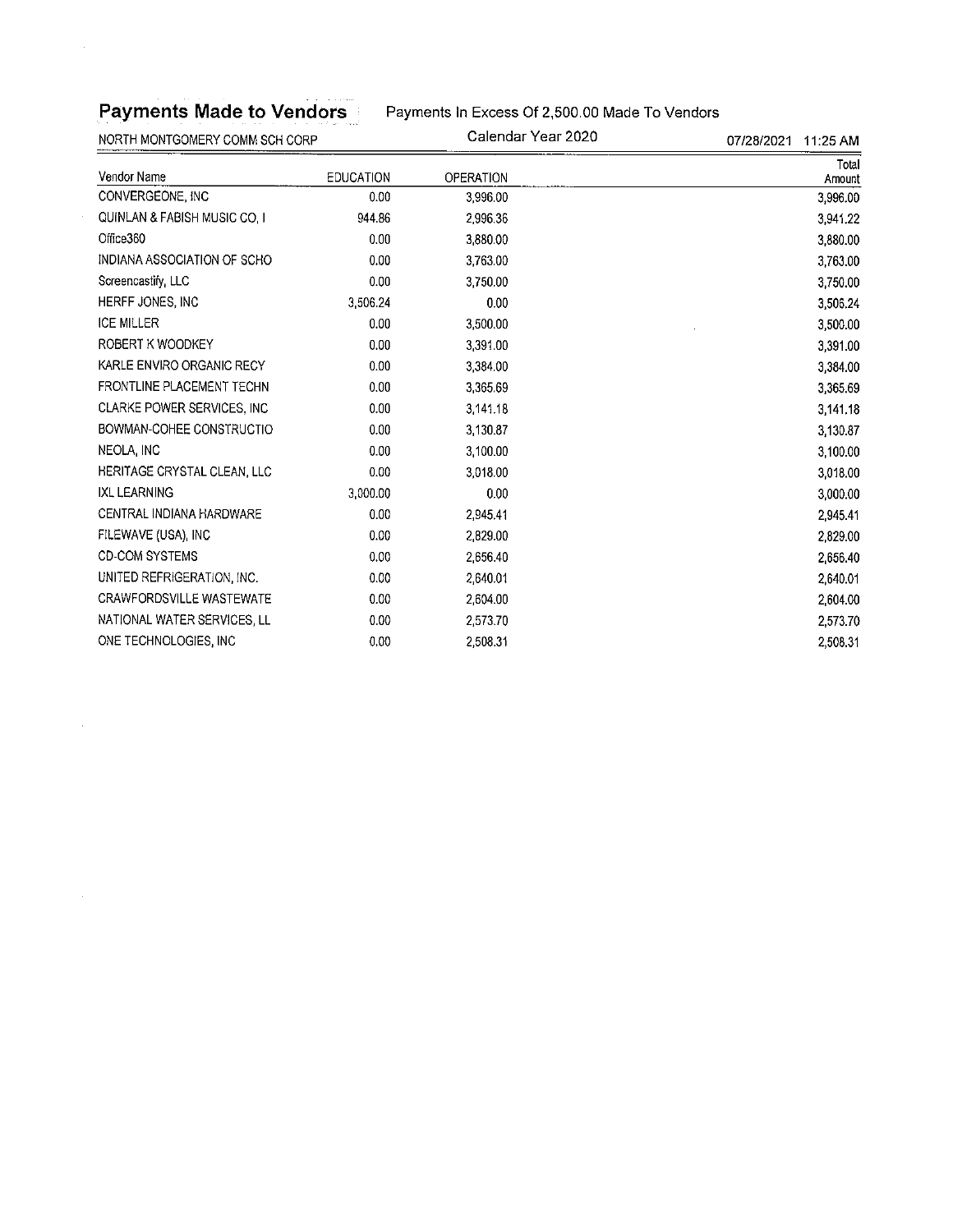## Assessed Valuation and Tax Rates 07/28/2021 12:11 PM

 $\sim$ 

NORTH MONTGOMERY COMM SCH CORP

 $\sim$ 

| County: Montgomery                     | Year 2020      | Year 2021      |
|----------------------------------------|----------------|----------------|
| Assessed Valuation                     | 857,953,448.00 | 845.107.399.00 |
| Tax Rate - Instruction Fund            |                |                |
| Tax Rate - Debt Service Fund           | 0.277800000    | 0.228800000    |
| Tax Rate - Operation Fund              | 0.671500000    | 0.710300000    |
| Tax Rate - School Transportation Fund  |                |                |
| Tax Rate - School Bus Replacement Fund |                |                |
| Tax Rate - Special Education Preschool |                |                |
| Tax Rate - Referendum Fund             |                |                |
| Tax Rate - Pension Fund                |                |                |

 $\label{eq:2.1} \mathcal{L}(\mathcal{L}(\mathcal{L})) = \mathcal{L}(\mathcal{L}(\mathcal{L})) = \mathcal{L}(\mathcal{L}(\mathcal{L})) = \mathcal{L}(\mathcal{L}(\mathcal{L}))$  $\mathcal{L}^{\text{max}}_{\text{max}}$  ,  $\mathcal{L}^{\text{max}}_{\text{max}}$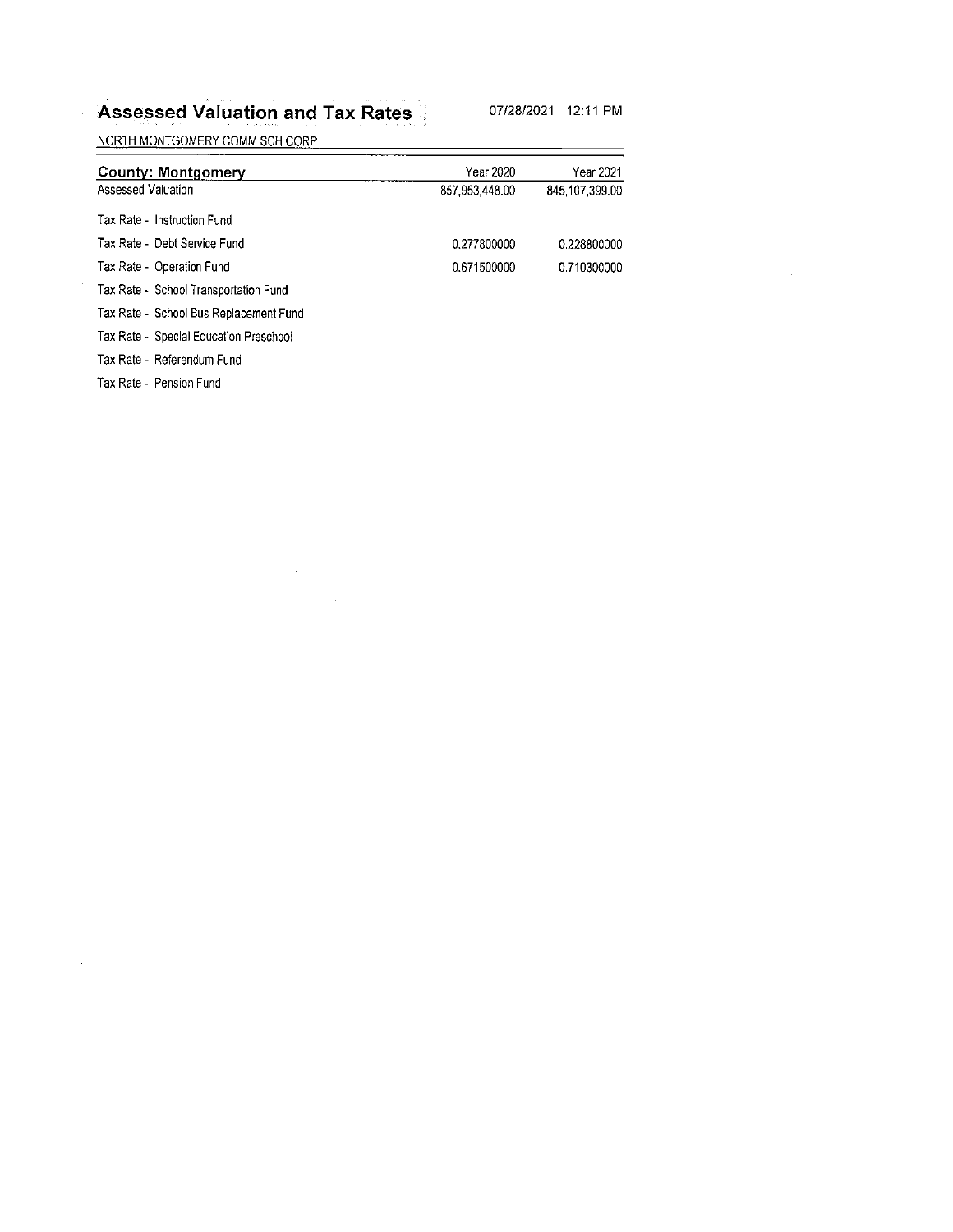Statement of Indebtedness Calendar Year 2020

 $\ddot{\phantom{a}}$ 

| NORTH MONTGOMERY COMM SCH CORP              | 07/28/2021<br>12:39 PM |
|---------------------------------------------|------------------------|
| Indebtedness                                |                        |
| Temporary Loans                             | 0.00 <sub>1</sub>      |
| School Bonds                                | 0.00                   |
| Emergency Loans                             | 0.00                   |
| School Bus Loans                            | 0.00 <sub>1</sub>      |
| Holding Company - Public & Private          | 32,425,000.00          |
| Veternas Memorial Loans                     | $0.00\,$               |
| Common School Loans                         | 0.00                   |
| Indiana Bond Bank/Anticipated Notes         | 0.00                   |
| Retirement/Severance Bond Debt              | 0.00 <sub>1</sub>      |
| Other DLGF Approved Debt                    | 0.00                   |
| Qualified School Construction Bonds (ARRA)  | 0.00                   |
| Qualified Zone Academy Bonds (ARRA)         | 0.00                   |
| Total                                       | 32,425,000.00          |
| <b>Outstanding Encumbrances - All Funds</b> | 716,524.29             |

(Include Purchase Orders, Vendor Ccntracts, Letter of Commitment, Leases

 $\bar{z}$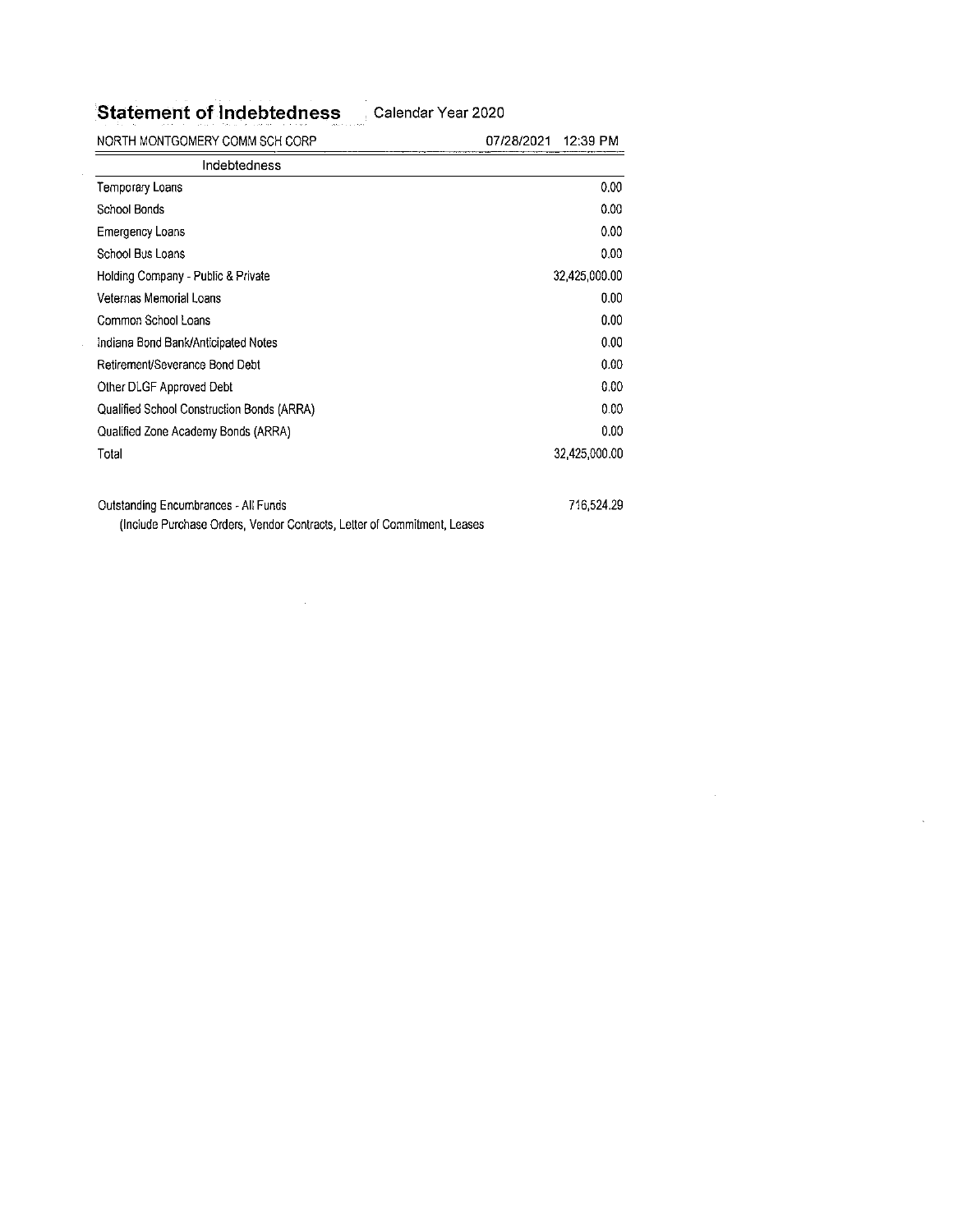### Student Enrollment Effective Date: 10/01/2020

NORTH MONTGOMERY COMM SCH CORP 07/28/2021 12:54 PM Grade Level **Enrollment** Pre-School Ages 0 - 2 (PW) 0.00 Pre-Kindergarten Ages 3 - 5 (PK) 0.00 Kindergarten 147.00 Grade 1 133.00 Grade 2 120.00 Grade 3 **132.00** Grade 4 136.00 Grade 5 148.00 Grade 6 135.00 Grade 7 141.00 Grade 8 149.00 Grade 9 **126.00** Grade 10 129.00 Grade 11 152.00 Grade 12 112.00 Grade 12+/Adult (13) 1.00 Total 1761.00 $\ddot{\phantom{a}}$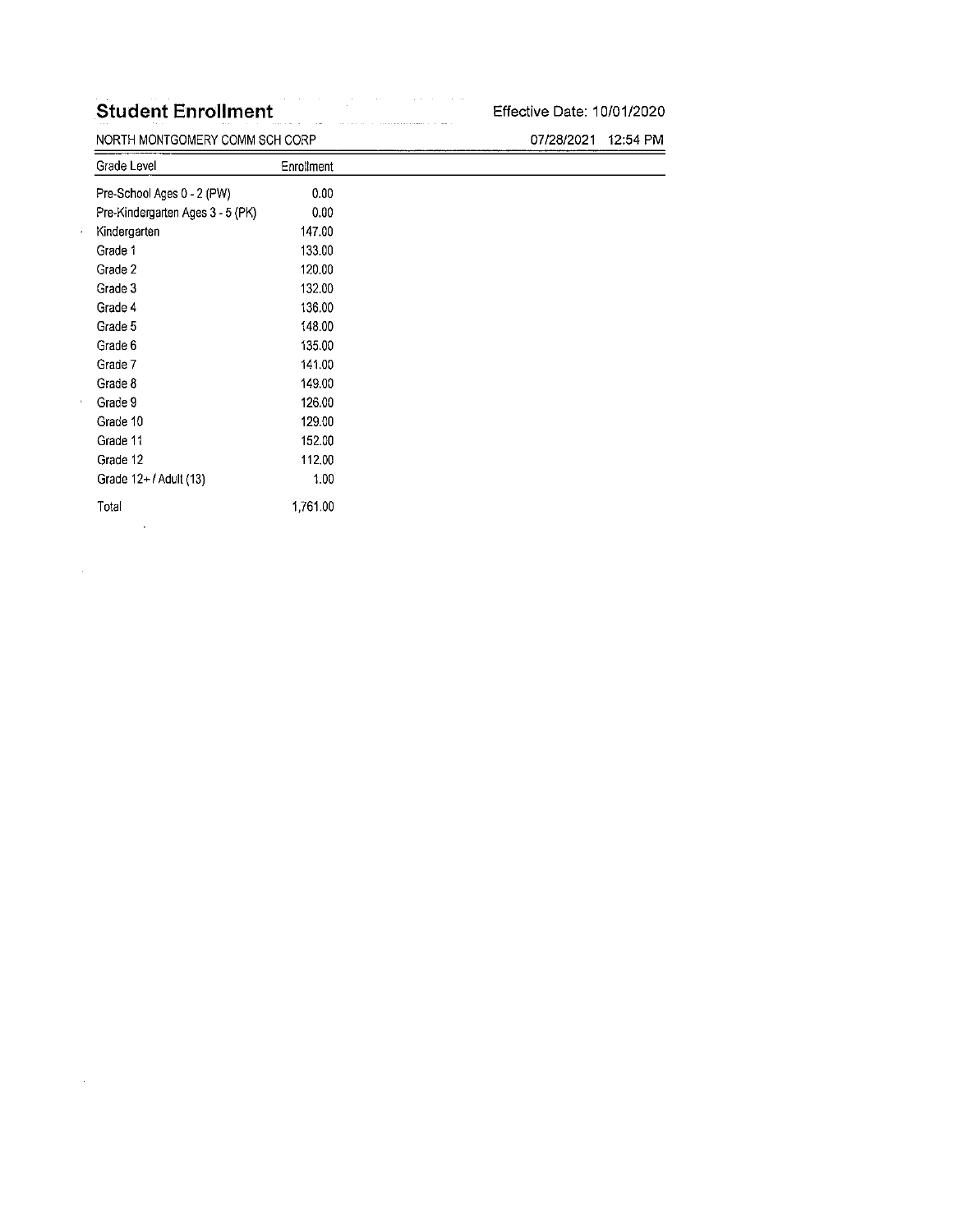# Certified Administrative Staff In Effect Date: 06/30/2020

J.

| NORTH MONTGOMERY COMM SCH CORP<br>____________ |                  |                   | 07/28/2021        | 1.13 PM             |  |
|------------------------------------------------|------------------|-------------------|-------------------|---------------------|--|
|                                                | Lowest<br>Salarv | Highest<br>Salary | Average<br>Salary | Number<br>Personnel |  |
| Administrative Staff                           | 80.000.00        | 133,600.00        | 93.099.50         | 10                  |  |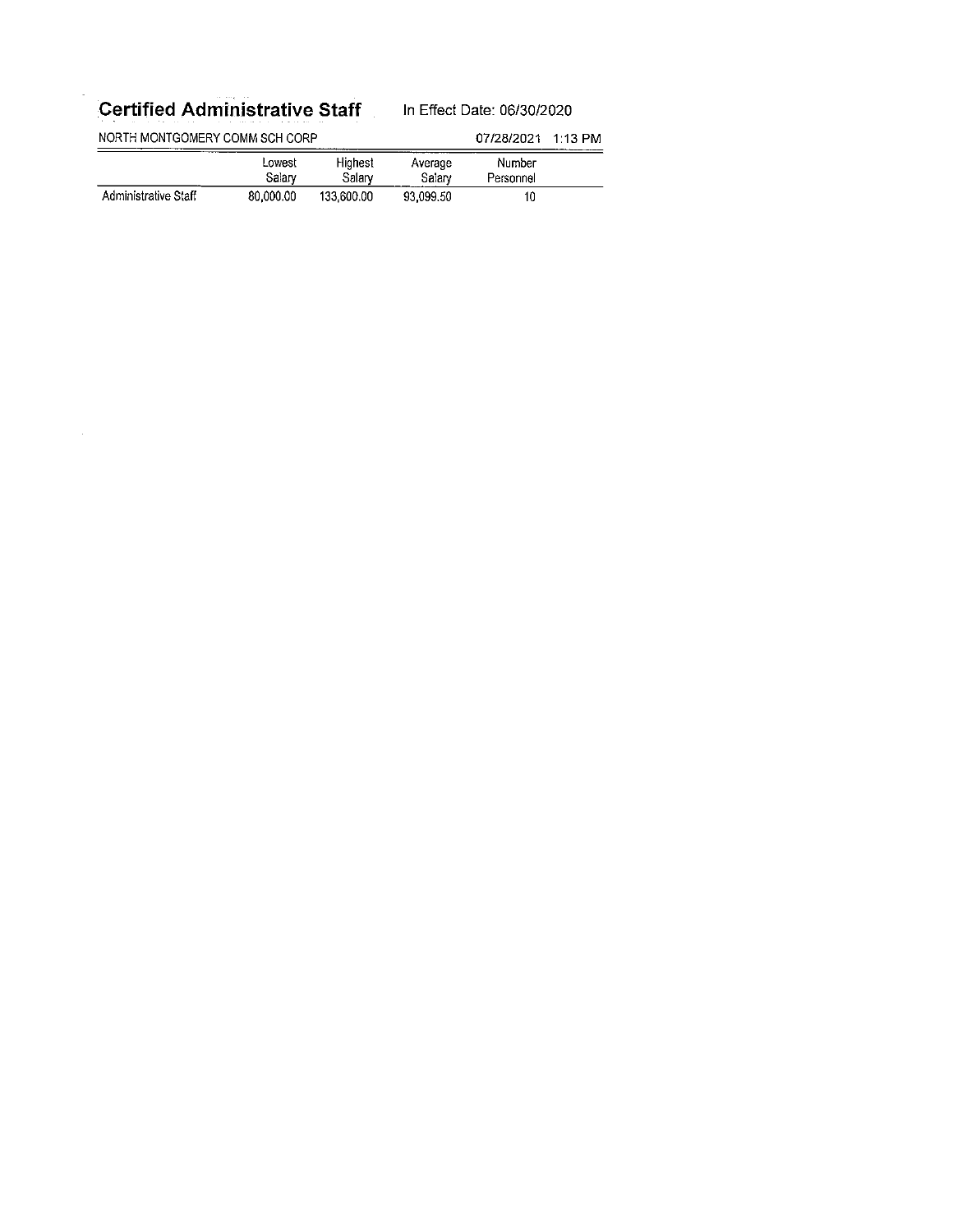# Non-Certified Administrative Staff In Effect Date: 06/30/2020

 $\hat{\pi}$ 

 $\sim$ 

 $\sim$ 

| NORTH MONTGOMERY COMM SCH CORP |                  |                   |                   | 07/28/2021          | 1:50 PM |
|--------------------------------|------------------|-------------------|-------------------|---------------------|---------|
| .                              | Lowest<br>Salarv | Hiahest<br>Salarv | Average<br>Salarv | Number<br>Personnel |         |
| Administrative Staff           | 67,000.00        | 92,650.00         | 83.383.33         |                     |         |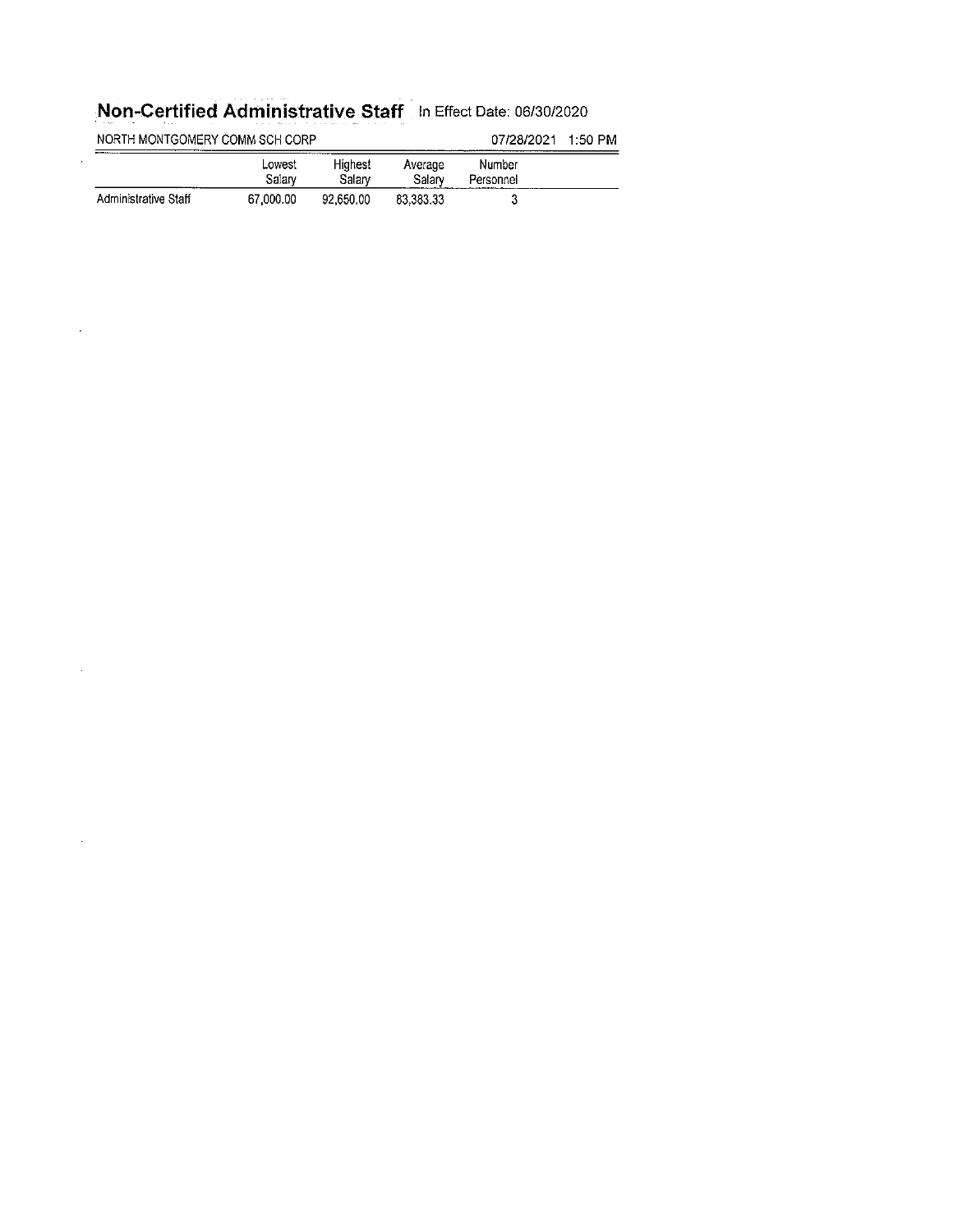### Certified Salary - Ranges In Effect Date: 06/30/2020

NORTH MONTGOMERY COMM SCH CORP 07/29/2021 11:10 AM

BACHELOR'S MASTER'S MASTER'S<br>DEGREE DEGREE DEGREE +15 Salary Range 20,000.00 - 29,999.99 1 0 0 0 30,000.00- 34,999.99 0 0 0 35,000.00- 39,999.99 <sup>11</sup> 0 0 40,000.00- 44,999.99 34 2 <sup>1</sup> 45,000.00- 49,999.99 23 3 0 50,000.00- 54,999.99 7 8 4 55,000.00- 59,999.99 0 4 7 60,000.00- 64,999.99 0 2 3 65,000.00- 69,999.99 0 3 <sup>1</sup> 70,000.00- 74,999.99 0 0 0 75,000.00- 79,999.99 0 0 0 60,000.00- 84,999.99 0 0 0 85,000.00- 89,999.99 0 0 0 90,000.00- 94,999.99 0 0 0 95,000.00- 999,999,999.99 0 0 0 Total Number of Certified Part-Time Employees: 0 Total Number of Certified Full-Time Employees: 114 Total Number of Employees: 114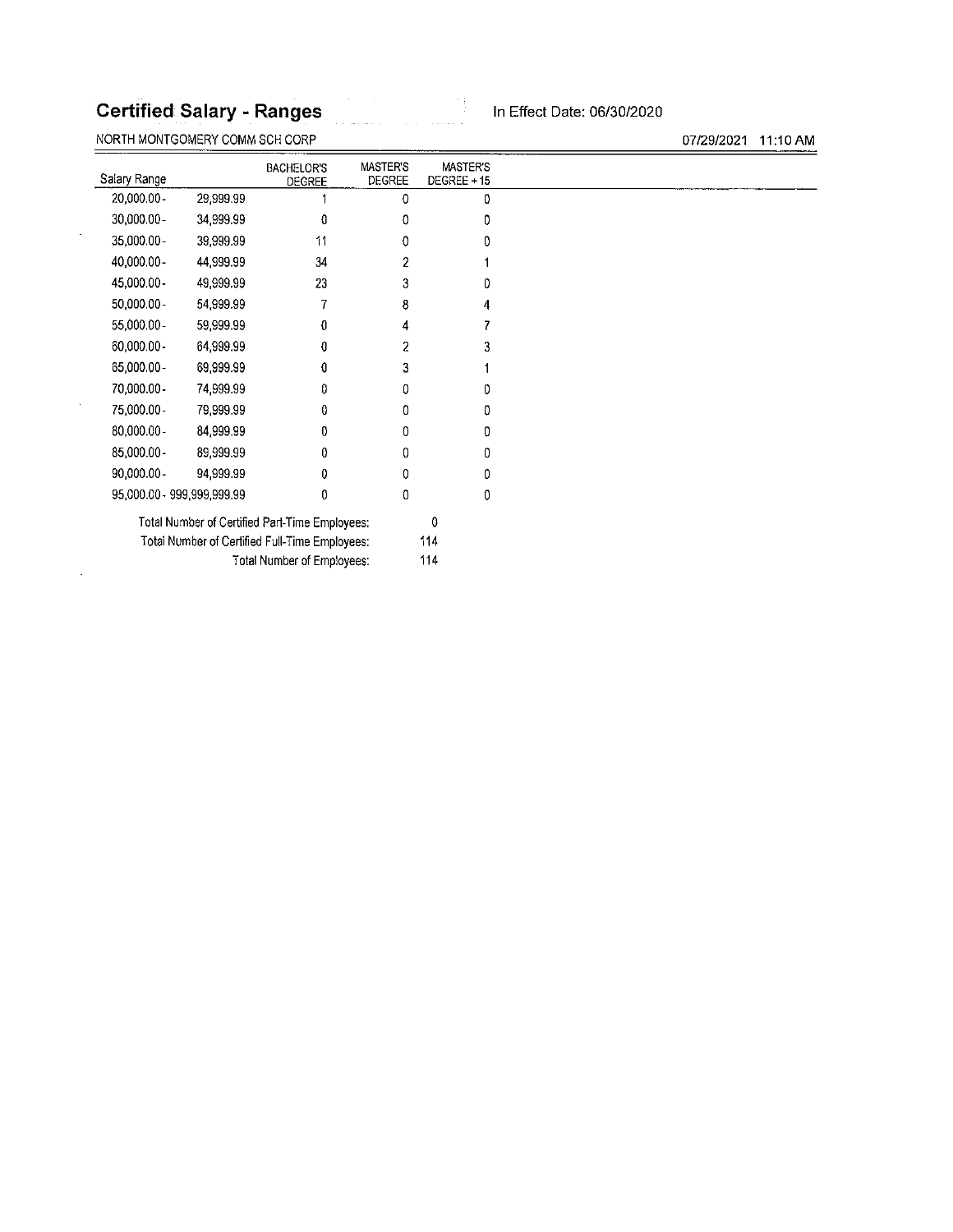| NORTH MONTGOMERY COMM SCH CORP                   |                  | 07/29/2021        | $11:17$ AM |
|--------------------------------------------------|------------------|-------------------|------------|
| Classifications                                  | Lowest<br>Salary | Highest<br>Salary |            |
| (70) I. INSTR & SUPPL PUPIL SERVICE              |                  |                   |            |
| A. PARA EDUCATOR                                 | 9.00             | 16.00             |            |
| (71) II. FOOD SERVICE                            |                  |                   |            |
| A. MANAGERS                                      | 11.25            | 18.00             |            |
| <b>B. COOKS</b>                                  | 9.25             | 17.00             |            |
| (72) III. HEALTH SERVICES                        |                  |                   |            |
| A. NURSES                                        | 30 000.00        | 56,000.00         |            |
| (73) IV. ACCOUNTING/OFFICE/SECRETAR              |                  |                   |            |
| A. SALARY A/O/S                                  | 30.000.00        | 55,000.00         |            |
| <b>B. HOURLY A/O/S</b>                           | 10.00            | 20.00             |            |
| (74) V.MAINTENANCE/CUSTODIAL/GROUND              |                  |                   |            |
| A. SALARY MICIG                                  | 35,000.00        | 60,000.00         |            |
| <b>B. HOURLY M/C/G</b>                           | 10.00            | 16.00             |            |
| C. SEASONAL M/C/G                                | 9.00             | 13.10             |            |
| (75) VI. TRANSPORTATION                          |                  |                   |            |
| A. SALARY TRANS                                  | 40,000.00        | 75,000.00         |            |
| B. HOURLY-BUS DRIVER                             | 20.00            | 35.00             |            |
| (76) VII. TECHNOLOGY                             |                  |                   |            |
| A. SALARY TECH                                   | 30,000.00        | 45,000.00         |            |
| <b>B. SEASONAL TECH</b>                          | 10.00            | 18.00             |            |
| Total Number of Noncertified Part-Time Employees | 63               |                   |            |
| Total Number of Noncertified Full-Time Employees | 62               |                   |            |

 $\ddot{\phantom{a}}$ 

# Non-Certified Employee Classifications and Range of Pay Rates

 $\bar{\beta}$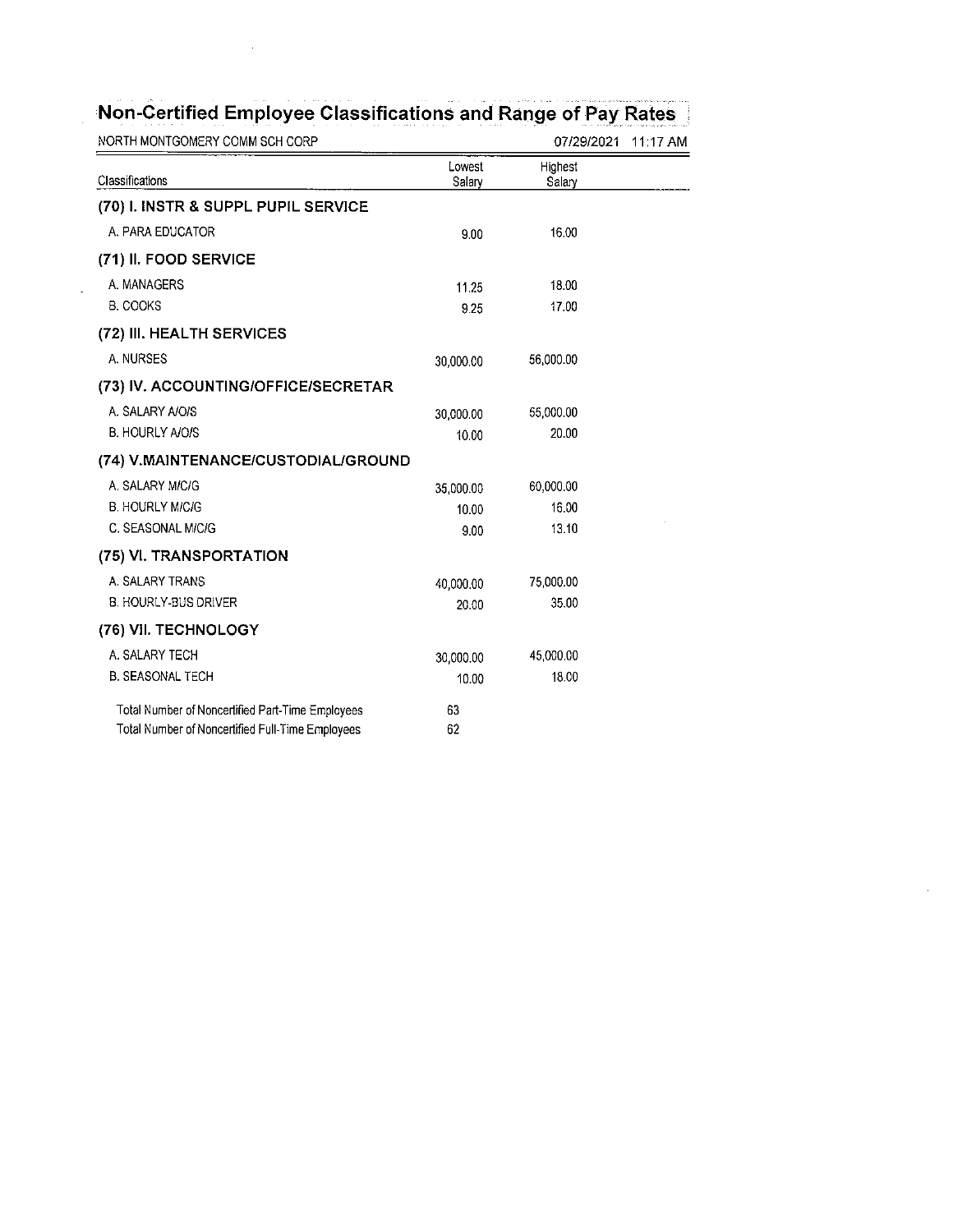#### ExtraCurricular Salary Schedule

 $\hat{\boldsymbol{\theta}}$ 

| In Effect Date: 06/30/2021            |           |
|---------------------------------------|-----------|
| Position                              | Amount    |
| <b>ELEMENTARY</b>                     |           |
| ACADEMIC TEAM - 8                     | 3,300.00  |
| ART SHOW 1                            | 315.00    |
| BATTLE OF BOOKS - 7                   | 1,800.00  |
| MUSICAL PERFORMANCE-2                 | 630.00    |
| S.S.T. MEMBER - 15                    | 5,475.00  |
| <b>SCIENCE FAIR</b>                   | 315.00    |
| <b>HIGH SCHOOL</b>                    |           |
| ACADEMIC TEAM - ENGLISH               | 800.00    |
| <b>ACADEMIC TEAM - FINE ARTS</b>      | 800.00    |
| <b>ACADEMIC TEAM - MATH</b>           | 800.00    |
| <b>ACADEMIC TEAM - SCIENCE</b>        | 800.00    |
| ACADEMIC TEAM - SOCIAL STUDIES        | 800.00    |
| ACADEMIC TEAM COORDINATOR             | 800.00    |
| ACCOMPANIST-CHOIR - 2                 | 1,200.00  |
| ART CLUB                              | 305.00    |
| ATHLETIC DIRECTOR ASST. - 6           | 6.720.00  |
| <b>BASEBALL VAR.</b>                  | 4,575.00  |
| BASEBALL VAR. ASST. 3                 | 5,000.00  |
| <b>BASKETBALL VAR, BOYS</b>           | 7,800.00  |
| BASKETBALL VAR, BOYS ASST, - 4        | 12,380.00 |
| <b>BASKETBALL VAR, GIRLS</b>          | 7,400.00  |
| BASKETBALL VAR. GIRLS ASST. - 4       | 10,180.00 |
| <b>CHEERLEADING COACH - 2</b>         | 3,970.00  |
| <b>CLASS SPONSOR 9TH GRADE</b>        | 305.00    |
| CLASS SPONSOR 10TH GRADE              | 305.00    |
| CLASS SPONSOR 11TH GRADE - 2          | 1,465.00  |
| <b>CLASS SPONSOR 12TH GRADE - 2</b>   | 1,600.00  |
| <b>CREATIVE WRITING - 2</b>           | 740.00    |
| <b>CROSS COUNTRY</b>                  | 2,060.00  |
| DANCE TEAM                            | 1,550.00  |
| DEPT CHAIR - NON-TECHNICAL - 5        | 3,000.00  |
| DEPT. CHAIR - TECHNICAL - 5           | 2,204.00  |
| DRAMA CLUB                            | 305.00    |
| <b>FCA</b>                            | 305.00    |
| <b>FFA ASSISTANT</b>                  | 1,525.00  |
| <b>FFA DIRECTOR</b>                   | 3,800.00  |
| FOOTBALL VAR.                         | 7,800.00  |
| FOOTBALL VAR. ASST. - 7               | 22,060.00 |
| <b>FRENCH CLUB</b>                    | 305.00    |
| GOLF VAR. BOYS                        | 2,520.00  |
| <b>GOLF VAR, GIRLS</b>                | 2,520.00  |
| <b>GYMNASTICS</b>                     | 1,000.00  |
| <b>HONOR SOCIETY - 2</b>              | 710.00    |
| INSTRUMENTAL BAND                     | 2,700.00  |
| <b>MARCHING BAND</b>                  | 1,825.00  |
| MUSICAL CHOREOGRAPHER                 | 435.00    |
| MUSICAL ORCHESTRA DIRECTOR            | 485.00    |
| MUSICAL/PLAY DIRECTOR ASST. - 2       | 1,350.00  |
| MUSICAL/PLAY-FALL/SPRING DIRECTOR - 2 | 2,000.00  |
| MUSIC (VOCAL) - 2                     | 1,750.00  |
| ROBOTICS - 4                          | 1,420.00  |
| SOCCER VAR. BOYS                      | 4,840.00  |
| SOCCER VAR. BOYS ASST                 | 887.50    |
| SOCCER VAR, GIRLS                     | 4,840.00  |
| SOCCER VAR. GIRLS ASST                | 887.50    |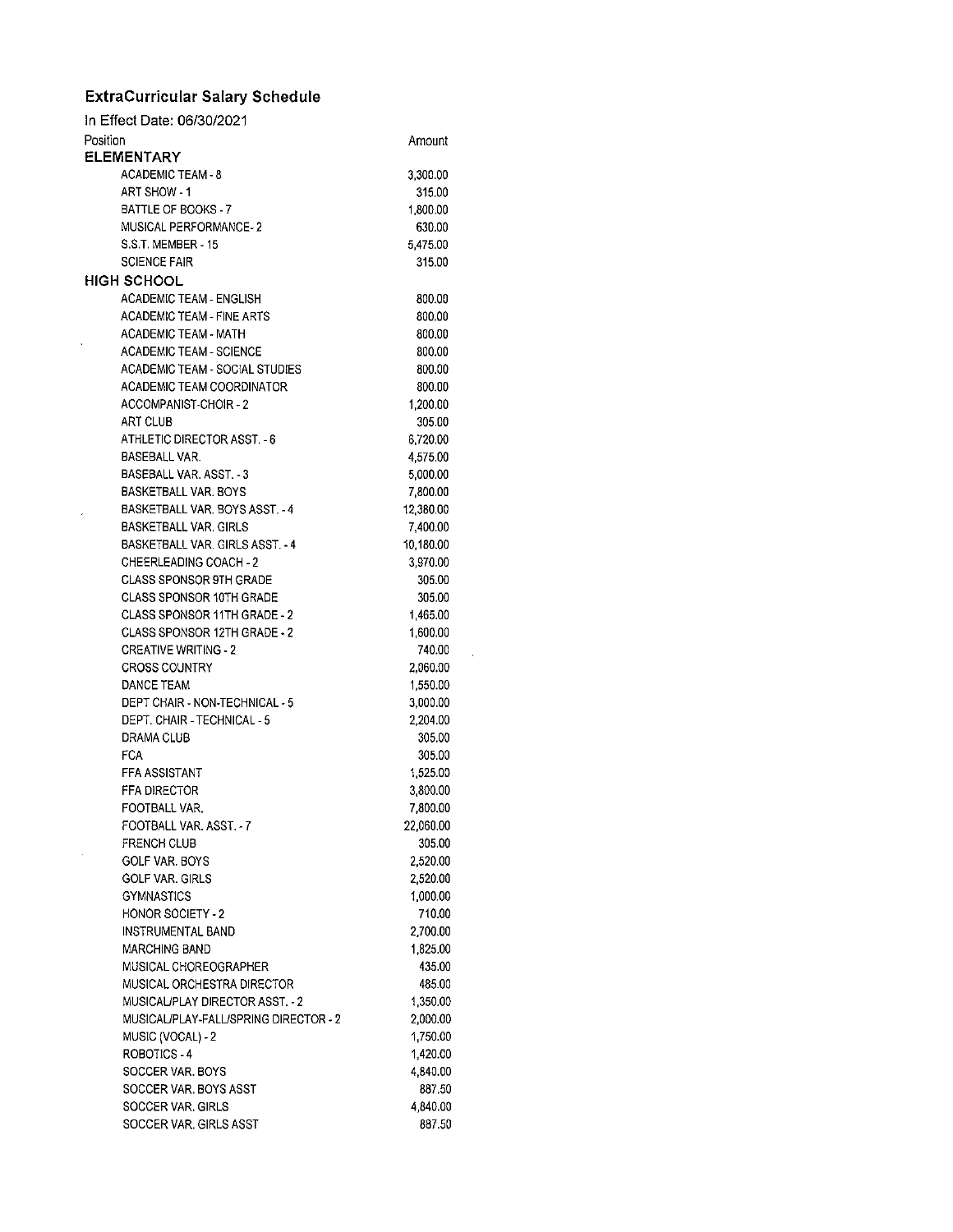| SOFTBALL VARSITY GIRLS               | 4,850.00 |
|--------------------------------------|----------|
| SOFTBALL VAR. GIRLS ASST. - 2        | 3,000.00 |
| STUDENT COUNCIL 2                    | 2,100.00 |
| SUNSHINE SOCIETY - 2                 | 690.00   |
| SWIMMING VAR, BOYS/DIVE              | 1,000.00 |
| SWIMMING VAR. BOYS ASST.             | 2,250.00 |
| <b>SWIMMING VAR. GIRLS</b>           | 4,530.00 |
| SWIMMING VAR, GIRLS ASST. - 2        | 2,350.00 |
| TENNIS VAR. BOYS                     | 2,370.00 |
| TENNIS VAR. GIRLS                    | 2,370.00 |
| TENNIS VAR. GIRLS ASST.              | 1,425.00 |
| TRACK VAR, BOYS                      | 4,620.00 |
| TRACK VAR. BOYS ASST.                | 2,100.00 |
| TRACK VAR, GIRLS                     | 2,200.00 |
| TRACK VAR. GIRLS ASST.               | 2,000.00 |
| TRACK VAR. ASST. - 2                 | 3,600.00 |
| VARSITY LETTER WINNERS               | 305.00   |
| VOLLEYBALL VAR.                      | 7,800.00 |
| VOLLEYBALL VAR. ASST. 2              | 9,680.00 |
| <b>WRESTLING VAR.</b>                | 7,800.00 |
| WRESTLING VAR. ASST. - 2             | 4,015.00 |
| YEARBOOK - 2                         | 2,550.00 |
| <b>MIDDLE SCHOOL</b>                 |          |
| <b>ACADEMIC TEAM - ENGLISH</b>       | 800.00   |
| <b>ACADEMIC TEAM - MATH</b>          | 800.00   |
| <b>ACADEMIC TEAM - SCIENCE</b>       | 800.00   |
| ACADEMIC TEAM - SOCIAL STUDIES       | 800.00   |
| ACADEMIC TEAM - SPELL BOWL           | 800.00   |
| ACADEMIC TEAM - ROBOTICS             | 800.00   |
| ATHLETIC DIRECTOR ASST. 2            | 2,600.00 |
| <b>BAND PERFORMANCE - 2</b>          | 1,030.00 |
| BASKETBALL BOYS 6TH                  | 1,750.00 |
| BASKETBALL BOYS ASST. 6TH            | 1,050.00 |
| <b>BASKETBALL GIRLS 6TH</b>          | 1,400.00 |
| <b>BASKETBALL GIRLS ASST. 6TH</b>    | 1,400.00 |
| <b>BASKETBALL BOYS 7TH</b>           | 1,890.00 |
| <b>BASKETBALL GIRLS 7TH</b>          | 1,890.00 |
| BASKETBALL BOYS 8TH                  | 1,890.00 |
| <b>BASKETBALL GIRLS 8TH</b>          | 1,890.00 |
| <b>CHEERLEADING 6TH</b>              | 360.00   |
| <b>CHEERLEADING 7TH</b>              | 300.00   |
| <b>CHEERLEADING 8TH</b>              | 300.00   |
| <b>CROSS COUNTRY</b>                 | 760.00   |
| DEPARTMENT CHAIR - 6                 | 1,890.00 |
| FOOTBALL 7TH ASST.                   | 5,350.00 |
| FOOTBALL 8TH ASST.                   | 1,070.00 |
| GOLF                                 | 665.00   |
| <b>HONOR SOCIETY - 2</b>             | 610.00   |
| <b>MUSIC PERFORMANCE - 2</b>         | 1.030.00 |
| MUSICAL ACCOMPANIST - 2              | 400.00   |
| MUSICAL/PLAY DIRECTOR                | 1,000.00 |
| MUSICAL/PLAY DIRECTOR ASST.          | 675.00   |
| MUSICAL THEATRE INSTRUMENTAL SUPPORT | 800.00   |
| SOCCER BOYS                          | 1,200.00 |
| SOCCER GIRLS                         | 1,200.00 |
| SWIMMING                             | 1,090.00 |
| TENNIS BOYS                          | 620.00   |
| <b>TENNIS GIRLS</b>                  | 620.00   |
| <b>TRACK BOYS</b>                    | 837.50   |
| TRACK BOYS ASST                      | 837.50   |
|                                      |          |

 $\mathcal{L}_{\mathcal{A}}$ 

 $\mathcal{A}^{(1)}$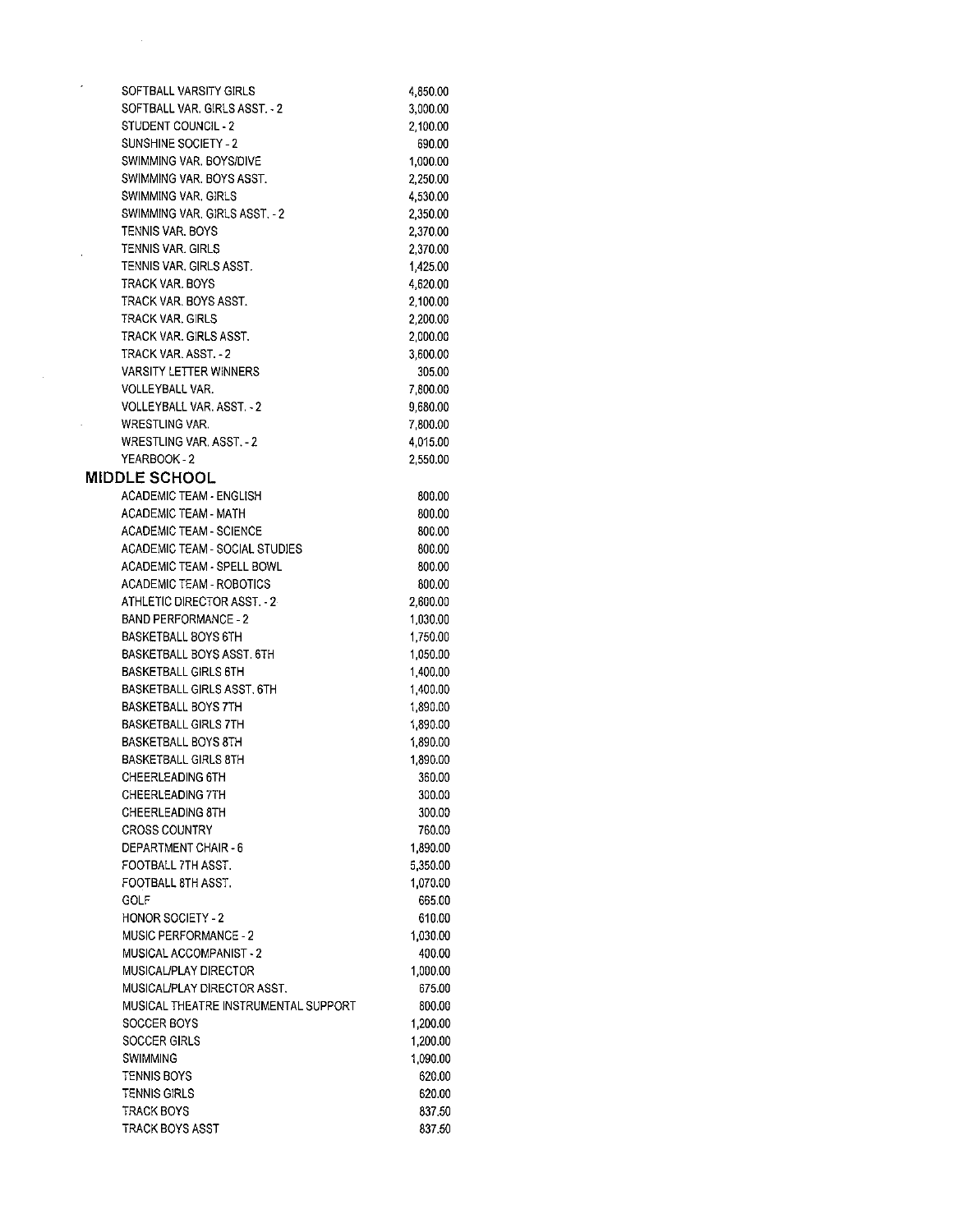| TRACK GIRLS           | 837.50   |
|-----------------------|----------|
| TRACK GIRLS ASST      | 837.50   |
| VOLLEYBALL 6TH        | 1.750.00 |
| <b>VOLLEYBALL 7TH</b> | 1.890.00 |
| VOLLEYBALL 8TH        | 1,890.00 |
| WRESTLING             | 1.145.00 |
| WRESTLING ASST.       | 750.00   |
| YEARBOOK              | 545.00   |
|                       |          |

 $\label{eq:2.1} \frac{1}{\sqrt{2}}\sum_{i=1}^n\frac{1}{\sqrt{2}}\sum_{i=1}^n\frac{1}{\sqrt{2}}\sum_{i=1}^n\frac{1}{\sqrt{2}}\sum_{i=1}^n\frac{1}{\sqrt{2}}\sum_{i=1}^n\frac{1}{\sqrt{2}}\sum_{i=1}^n\frac{1}{\sqrt{2}}\sum_{i=1}^n\frac{1}{\sqrt{2}}\sum_{i=1}^n\frac{1}{\sqrt{2}}\sum_{i=1}^n\frac{1}{\sqrt{2}}\sum_{i=1}^n\frac{1}{\sqrt{2}}\sum_{i=1}^n\frac$